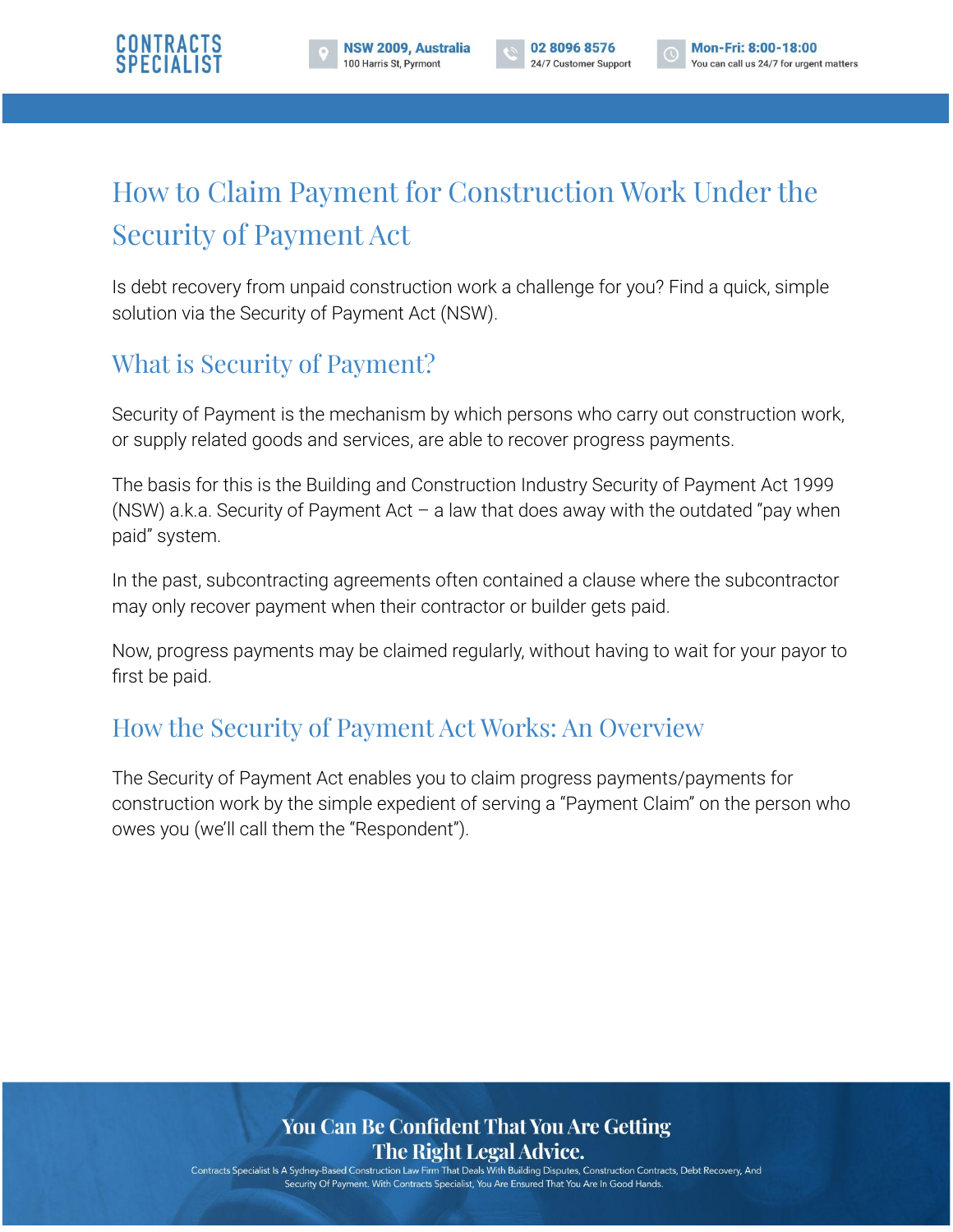





Mon-Fri: 8:00-18:00  $\overline{\mathbb{C}}$ You can call us 24/7 for urgent matters



#### When should I expect to receive a Payment Schedule?

Respondents should send you a Payment Schedule within 10 business days from the time they receive your Payment Claim  $-$  if they feel that the amount they owe is less than what you're claiming.

#### You Can Be Confident That You Are Getting The Right Legal Advice.

Contracts Specialist Is A Sydney-Based Construction Law Firm That Deals With Building Disputes, Construction Contracts, Debt Recovery, And Security Of Payment. With Contracts Specialist, You Are Ensured That You Are In Good Hands.